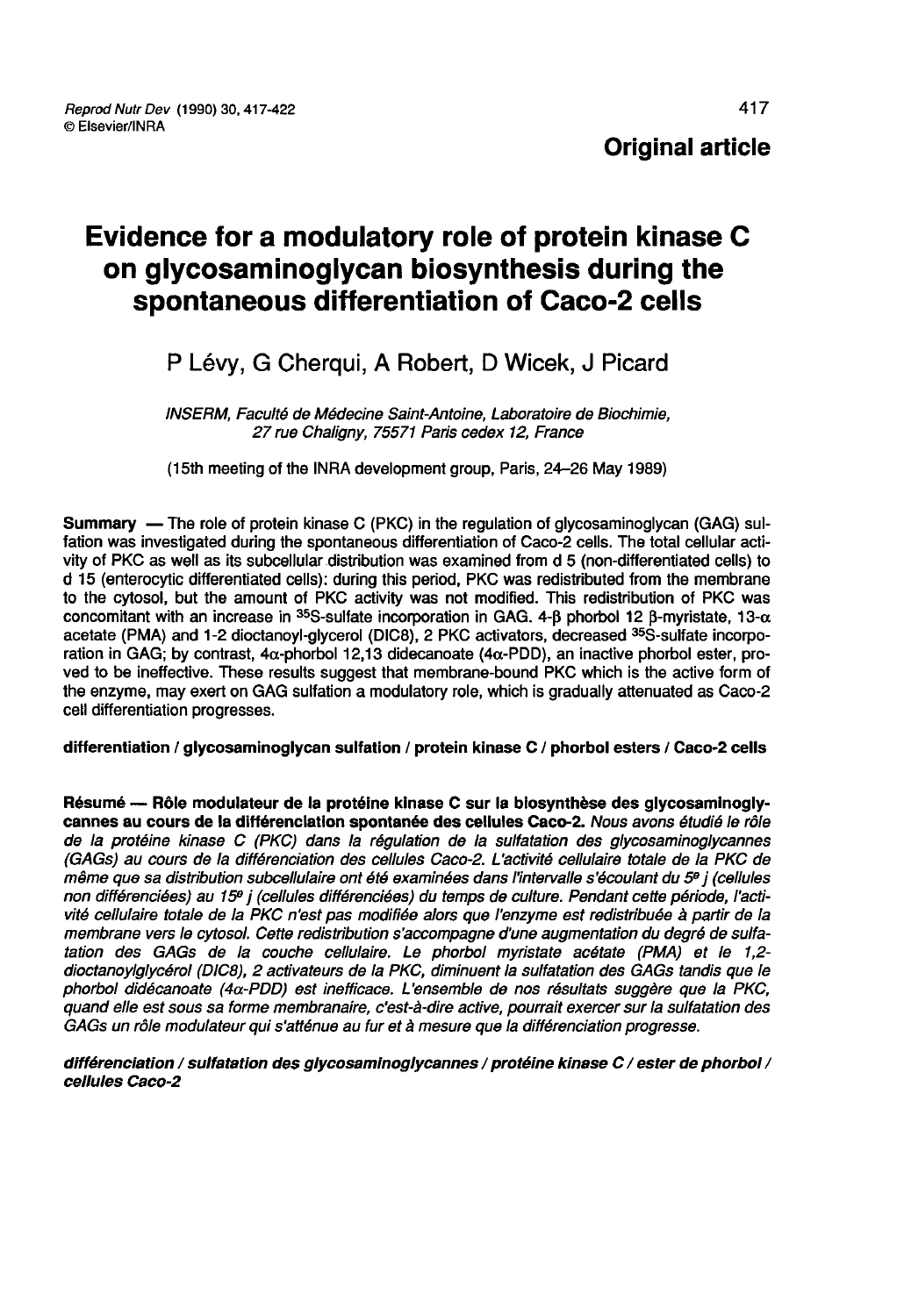## **INTRODUCTION**

Cell surface glycosaminoglycans are complex polyanionic carbohydrates which have been shown to undergo specific alterations during the time course of cellular differentiation (Kolset and Kjellen, 1986). Significant changes in the sulfation of cellular GAGs were found to take place during the differentiation of promyelocytic leukemia HL-60 cells induced by PMA (Carson and Baxter, 1986). Since PKC is the primary target of PMA action (Castag na et al, 1982), the enzyme was suggested to be responsible for the observed changes. In the present investigation, we attempted to determine whether PKC, in the absence of exogenous activation, might play a role in the sulfation of GAGs during cellular differentiation. Therefore, we took advantage of the property of Caco-2 cells to spontaneously differentiate in vitro. Indeed, this colon carcinoma cell line undergoes, in the absence of usual inducers of differentiation, a typical enterocytic differentiation characterized by a polarization of the cells with the presence of tight junctions, apical brush borders and the associated hydrolases (Rousset et al, 1985). Using this cell line, we examined both GAG sulfation and PKC subcellular distribution throughout cellular differentiation. In addition, we investigated the role of PKC in GAG sulfation by testing different PKC activators as well as an inactive phorbol ester known to have no effect on the enzyme.

## MATERIALS AND METHODS

## Characteristics of Caco-2 cell differentiation

The Caco-2 cell line (Fogh et al, 1977) was obtained from Dr Zweibaum (Hôpital Paul

Brousse, Villejuif, France). The cells were main-P Lévy et al<br>Brousse, Villejuif, France). The cells were main-<br>tained at 37 °C in a 10% CO<sub>2</sub>-90% O<sub>2</sub> air atmosphere in Dulbecco's modified Eagle Medium (DMEM) (Eurobio) (Pinto et al. 1983; Lévy et al. 1988). On d 5 after plating, cells were in a nondifferentiated state (Pinto et al, 1983; Rousset et al, 1985). Enterocytic differentiation is a growthrelated phenomenon and is characterized by: 1) morphological differentiation (presence of apical brush borders and tight junctions which are specific features of polarized epithelia (Rousset et al, 1985); 2) functional differentiation (formation of domes and transepithelial electrical transport (Grasset et al, 1984); these levels of differentiation are both completed by d 9 (Pinto et al, 1983; Lévy et al. 1988); and 3) enzymatic differentiation which is characterized by a regular increase of brush border hydrolase activities from confluency (d 6) (Pinto et al, 1983; Rousset et al, 1985).

## Radiolabelling and isolation of glycosaminoglycans

Caco-2 cells were labelled with 30 uCi/ml of  $\text{Na}_2{}^{35}\text{SO}_4$  (New England Nuclear, 382 Ci/mol) on d 5, 6, 9 and 15 of the culture. After a 6 h incubation period, the radioactive medium was removed. Cell layers were successively washed with trichloroacetic acid for 15 min at 4 °C and with ethanol. After drying, the fixed cells were dissolved in 0.5 M NaOH and neutralized with HCI. GAGs were isolated by digestion with pro nase (Lévy et al, 1984). The uronic acid content of cell layer GAGs was estimated by the carbazole reaction modified by Bitter and Muir (1962). In experiments where the effect of PKC effectors was tested on GAG sulfation, Caco-2 cells of cell layer GAGs was estimated by the carba-<br>zole reaction modified by Bitter and Muir (1962).<br>In experiments where the effect of PKC effec-<br>tors was tested on GAG sulfation, Caco-2 cells<br>were incubated for 1 h with  $Na_$ the absence or in the presence of phorbol esters as previously described (Cherqui et al, 1986). The radioactivity incorporated into GAGs was were incubated for 1 h with  $Na_2^{35}SO_4$  either in<br>the absence or in the presence of phorbol esters<br>as previously described (Cherqui *et al.*, 1986).<br>The radioactivity incorporated into GAGs was<br>expressed as cpm/µg uronic which enabled us to evaluate the sulfation of GAGs at each time studied.

## Cell fractionation and protein kinase C assay

Cells were scraped free with a rubber police- man, then suspended in ice-cold buffer A (20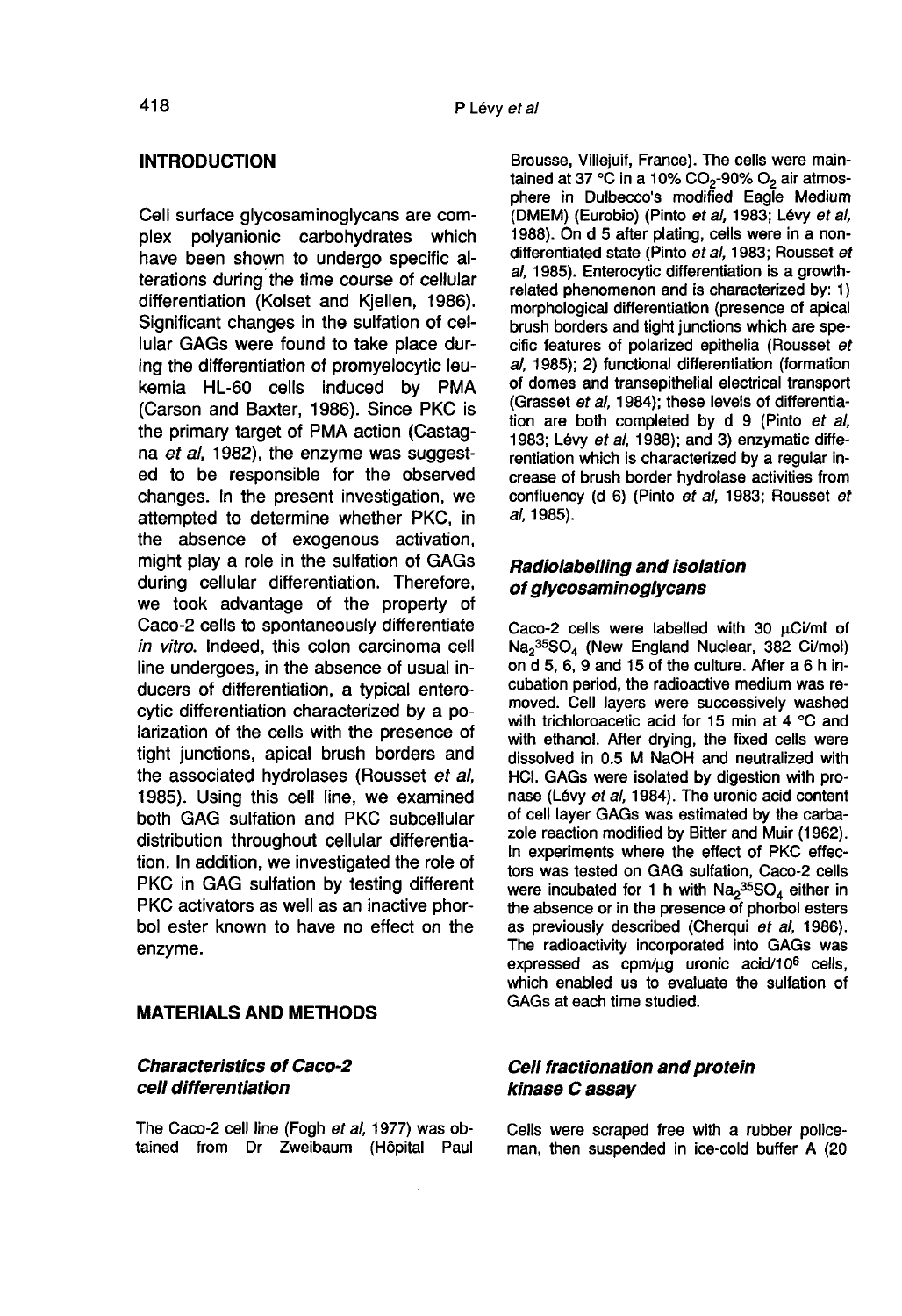mmol/l Tris-HCl, pH 7.5 at 4 °C, 2 mmol/l EDTA, 5 mmol/i EGTA, 0.25 mol/l sucrose, 50 mmol/l 2mercaptoethanol) and subsequently homogenized with a tight teflon homogenizer. The homogenates were centrifuged for 1 h at 105 000 g. Supernates (cytosols) were decanted and the pellets resuspended in 1 ml of buffer A containing 0.2 mmol/l phenylmethylsulfonyl fluoride and 0.1 % Triton X-100. After 60 min at 4 °C, the solubilized membranes were centrifuged as described above. Protein content was determined by the Bradford dye method and protein kinase C activity was determined as described in Cherqui et al (1989).

#### Statistical analysis

Results are given as means  $\pm$  SEM for the indicated numbers of experiments with separate preparations of cells. Differences between the mean values were evaluated with the nonpaired Student's t test.

## RESULTS AND DISCUSSION

## Glycosaminoglycan sulfation during differentiation of Caco-2 cells

As shown in figure 1, the sulfation of GAGs markedly increased by 46% from d 5 to d 9; by contrast, no further increase in this sulfation was observed between d 9 and d 15. These results clearly indicate that differentiation of Caco-2 cells is associated with an increase in sulfation of cell layer GAGs. This agrees with other findings that the differentiation of cell types such as HT-29 cells, another colon tumor cell line (Simon-Assman et al, 1987), as well as human monocytes (Kolset et al, 1983) and myoblasts (Hutchinson and Yansin, 1986) has also been shown to be associated with quantitative or even qualitative modifications of GAGs. In the present study, we have observed that changes in GAG sulfation mainly occurred within the period d 5d 9 of the culture. These results extend our recent observation that the structural features of GAGs are significantly changed when Caco-2 cells become morphologically differentiated (Lévy et al. 1988). Combined, our results are of particular interest with regard to the fact that these changes are concomitant with the morphological differentiation (polarization) of Caco-2 cells.

## Changes in the localization of protein kinase C during differentiation of Caco-2 cells

The total PKC activity of Caco-2 cells was not appreciably modified during the period

GAG Sulfation during Caco-2 cell differentiation



Fig 1. Sulfation of 35S-labelled glycosaminoglycans during differentiation of Caco-2 cells. At each indicated time of culture, Caco-2 cells were incubated for 6 h with  $\text{Na}_2{}^{35}\text{SO}_4$  (30 µCi/ ml). After solubilization of labelled proteoglycans of the cell layer by alkali treatment, GAGs were isolated by proteolytic digestion with pronase and then analyzed for their uronic acid (UA) content. The results are given as the means  $\pm$  SEM of 3 experiments performed in duplicate. Values significantly different from that obtained in non-differentiated cells (d 5) are indicated: \*\*  $P < 0.02$ , \*\*\*  $P < 0.01$ .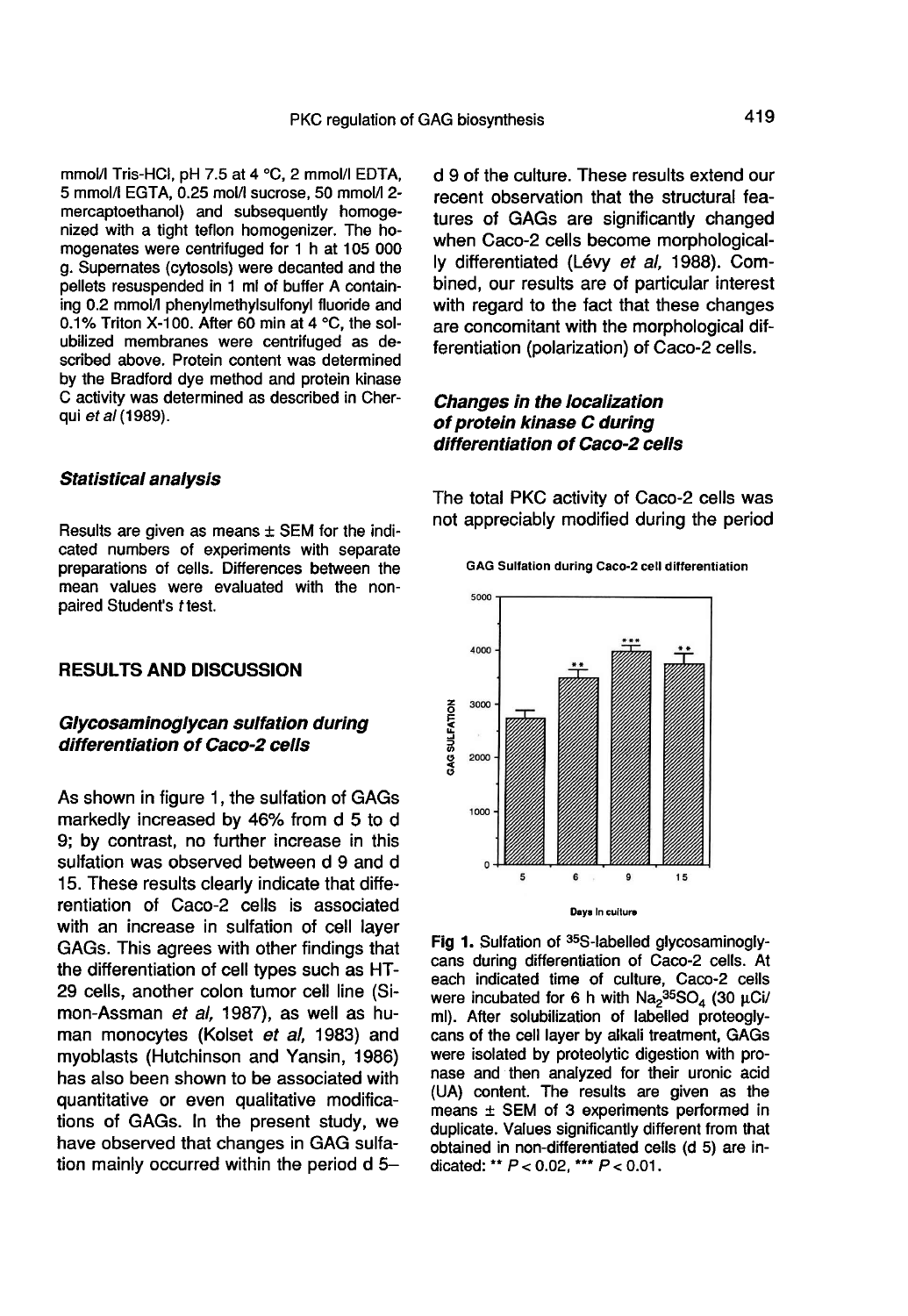d 5-d 15, whereas the subcellular distribution of PKC was profoundly altered (fig 2). Membrane-bound PKC, which on d 5 represented  $55 \pm 6\%$  of the total activity of the enzyme, progressively decreased to 14 ± 5% on d 9. No further significant decrease was observed from d 9 to d 15, at which time membrane-bound PKC represented  $12 \pm 4\%$  of its total cellular activity. Reciprocally, cytosolic PKC activity increased from  $45 \pm 6\%$  on d 5 to  $88 \pm 4\%$  on d 15, when the cells underwent enterocyte-like differentiation (fig 2). In the same line, a previous study reported changes in the intracellular distribution of PKC during the PMA-induced differentiation of HL-60 cells, with the enzyme being largely cytoplasmic in the fully differentiated cells (Kiss et al,



Fig 2. Subcellular distribution of protein kinase C during differentiation of Caco-2 cells. Cytosolic and membrane fractions were prepared and assayed for PKC activity as described in Materials and Methods. Results are expressed as the relative proportions of the total PKC activity found in cytosolic and membrane fractions. Total PKC activity amounted to  $23.1 \pm 1.6$ , 18.2  $\pm$  1.3, 22.6  $\pm$  1.6 and 21.3  $\pm$  1.2 pmol <sup>32</sup>P respectively transferred to Histone III-S/min/mg protein on d 5, 6, 9 and 15 of the culture. Each point represents the mean  $\pm$  SEM of 3 experiments. Values significantly different from that obtained in non-differentiated cells (d 5) are indicated: \*\*  $P < 0.02$ , \*\*\*  $P < 0.01$ .

1988). These changes observed in HL-60 cells as well as in Caco-2 cells may have biological significance. Since the latter differentiate into enterocytes, a cell type where membrane transport is an important physiological activity, the distribution of PKC should play a crucial role in this activity.

From the above results, it is clear that Caco-2 cells exhibit, concomitant with an increase in the sulfation of their cell layer GAGs, a decrease in membrane-bound PKC, *ie* the active form of the enzyme. Of particular interest is the fact that for both processes, -GAG sulfation and PKC redistribution-, it is within the period d 5-d 9 that acute changes were observed whereas in the subsequent period, d 9-d 15, a stationary phase was noted. These observations which suggest a relationship between sulfation of cell layer GAGs and PKC localization, lead us to propose that PKC, when in the membrane, negatively modulates GAG sulfation.

Table I. Effect of various PKC modulators on the incorporation of 35S-sulfate into cell layer glycosaminoglycans of Caco-2 cells. Confluent Caco-2 cells were incubated for 1 h at 37°C with or without the indicated compounds in the presence of Na<sub>2</sub>35SO<sub>4</sub> (30 µCi/ml). Specific radioactivity of <sup>35</sup>S-GAGs was determined as indicated in figure 1. The control value (100%) was 925  $\pm$  105 cpm/ug UA/10<sup>6</sup> cells. Results are given as the means  $\pm$  SEM of 5 experiments performed in duplicate.

| Treatment                                                                   |                                             | <sup>35</sup> S-GAG sulfation<br>(% of control) |  |
|-----------------------------------------------------------------------------|---------------------------------------------|-------------------------------------------------|--|
| None<br>PMA (100 ng/ml)<br>DIC 8 (100 µg/ml)<br>4 $\alpha$ -PDD (100 ng/ml) | 100<br>$53 \pm 3$<br>$69 \pm 5$<br>$93 + 5$ | (P < 0.001)<br>(P < 0.01)                       |  |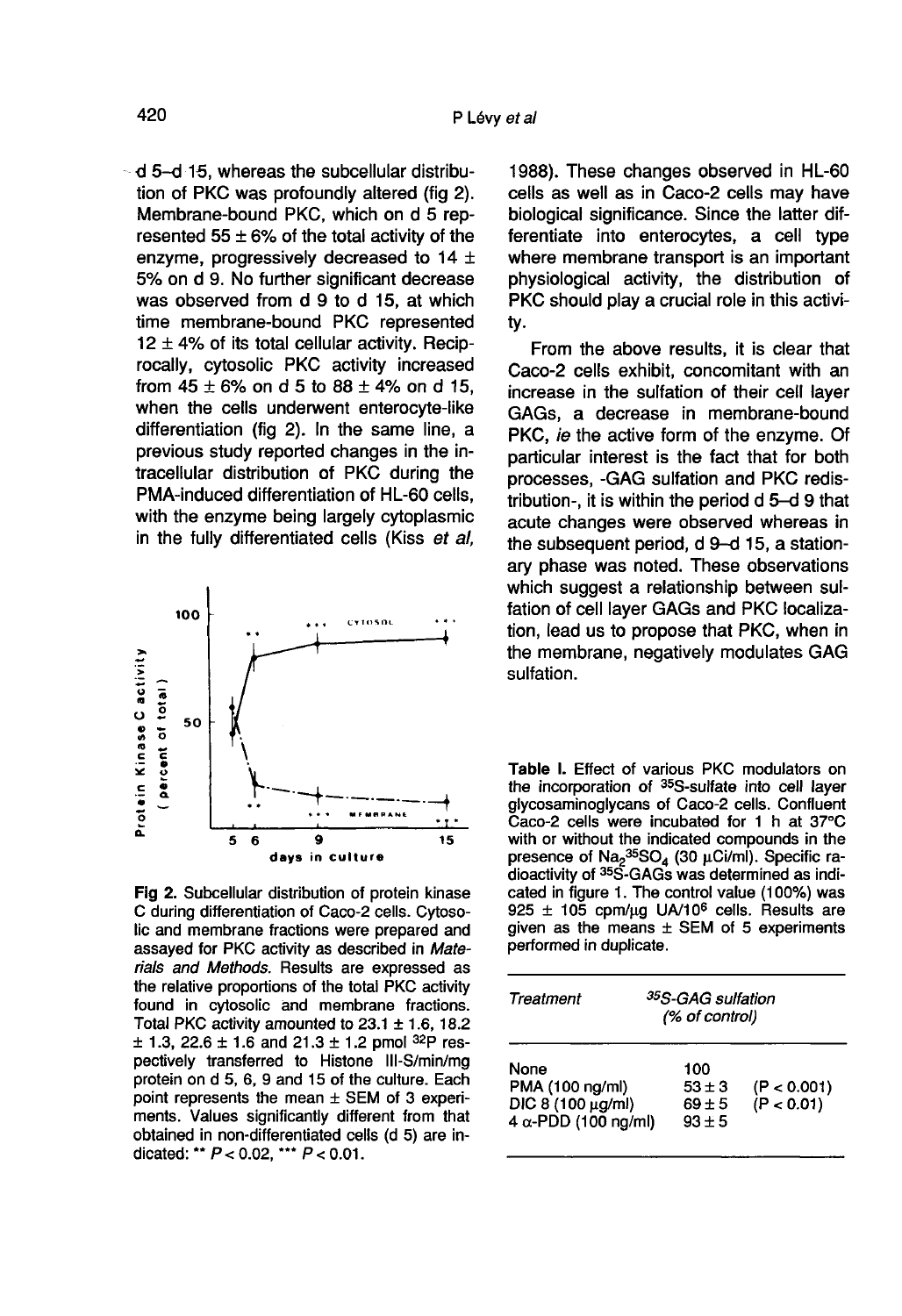## Effect of various PKC modulators on the sulfation of cell layer GAGs of Caco-2 cells

Table I indicates that a 1 h-treatment of Caco-2 cells with 100 ng/ml of PMA, a phorbol ester known to activate the enzyme by promoting its translocation from the cytosol to the membrane (Kraft and Anderson, 1983), resulted in a  $47 \pm 3\%$  decrease in the sulfation of cell layer GAGs. In addition, DIC8 (100 ug/ml) a permeant diacylglycerol, reduced GAG sulfation by 31  $\pm$  5% (table I). By contrast, 4 $\alpha$ -PDD (100 ng/ml), an inactive phorbol ester, proved ineffective in modifying this process (table I) which provides an assessment of the specificity of the effect of PMA. These findings which are consistent with previous data (Carson and Baxter, 1986; Hasumi et al, 1987) lend support to the hypothesis that the enzyme, once activated, negatively modulates GAG sulfation.

## **CONCLUSION**

Our results show that during the spontane- ous differentiation of Caco-2 cells, PKC undergoes a redistribution from the membrane to the cytosol which is concomitant with an increase in the sulfation of cell layer GAGs. Moreover, PKC activators which promote the translocation of the enzyme from the cytosol to the membrane, decrease GAG sulfation. Combined, these findings suggest that in non-differentiated Caco-2 cells where membrane-bound PKC is the predominant form of the enzyme, PKC negatively controls the sulfation of cell layer GAGs. This negative modulation exerted by the active form of the enzyme may gradually decline together with the redistribution of PKC in the cytoplasm over the time-course of the differentiation of Caco-2 cells.

## **REFERENCES**

- Bitter T, Muir H (1962) A modified uronic acid carbazol reaction. Anal Biochem 4, 331-337
- Carson DL, Baxter CS (1986) Decreased sulfation of cellular chondroitin sulfate in response to activators of protein kinase C. Biochem Biophys Res Commun 135, 909-914
- Castagna M, Takai Y, Kaibuchi K, Sano K, Kikkawa U, Nishizuka Y (1982) Direct activation of calcium-activated, phospholipid-dependent esters. J Biol Chem 257, 7847-7852
- Cherqui G, Caron M, Wicek D, Lascols 0, Capeau J, Picard J (1986) Insulin stimulation of glucose metabolism in rat adipocytes: possible implication of protein kinase C. Endocrinology 118, 1759-1769
- Cherqui G, Caron M, Wicek D, Capeau J, Picard J (1989) A further comparison of insulin and phorbol ester-stimulated glucose transport in adipocytes. Mol Cell Endocrinol 65, 13-25
- Fogh J, Fogh JM, Orfeo T (1977) One hundred and twenty-seven cultured human tumor cell lines producing tumors in nude mice. J Natl Cancer Inst 59, 221-226
- Grasset E, Pinto M, Dussaulx E, Zweibaum A, Desjeux JF (1984) Epithelial properties of the human colonic carcinoma cell line Caco-2: electrical properties. Am J Physiol 247, C260-C264
- Hasumi F, Tanji N, Mori Y (1987) Changes in glycosaminoglycan synthesis during the differentiation of HL-60 cells induced by 12-0 tetradecanoylphorbol 13-acetate. J Pharmacobiol Dyn 10, 528-536
- Hutchinson CJ, Yansin R (1986) Developmental changes in sulphation of chondroitin sulphate proteoglycan during myogenesis of human muscle cultures. Dev Biol 115, 78-83
- Kiss Z, Deli E, Kuo JF (1988) Temporal changes in intracellular distribution of protein kinase C during differentiation of human leukemia HL-60 cells induced by phorbol ester. FEBS Lett 231, 41-46
- Kolset SO, Kjellen L (1986) Effect of in vitro differentiation on proteoglycan structure in cultured human monocytes. Glycoconjugate J3, 287-298